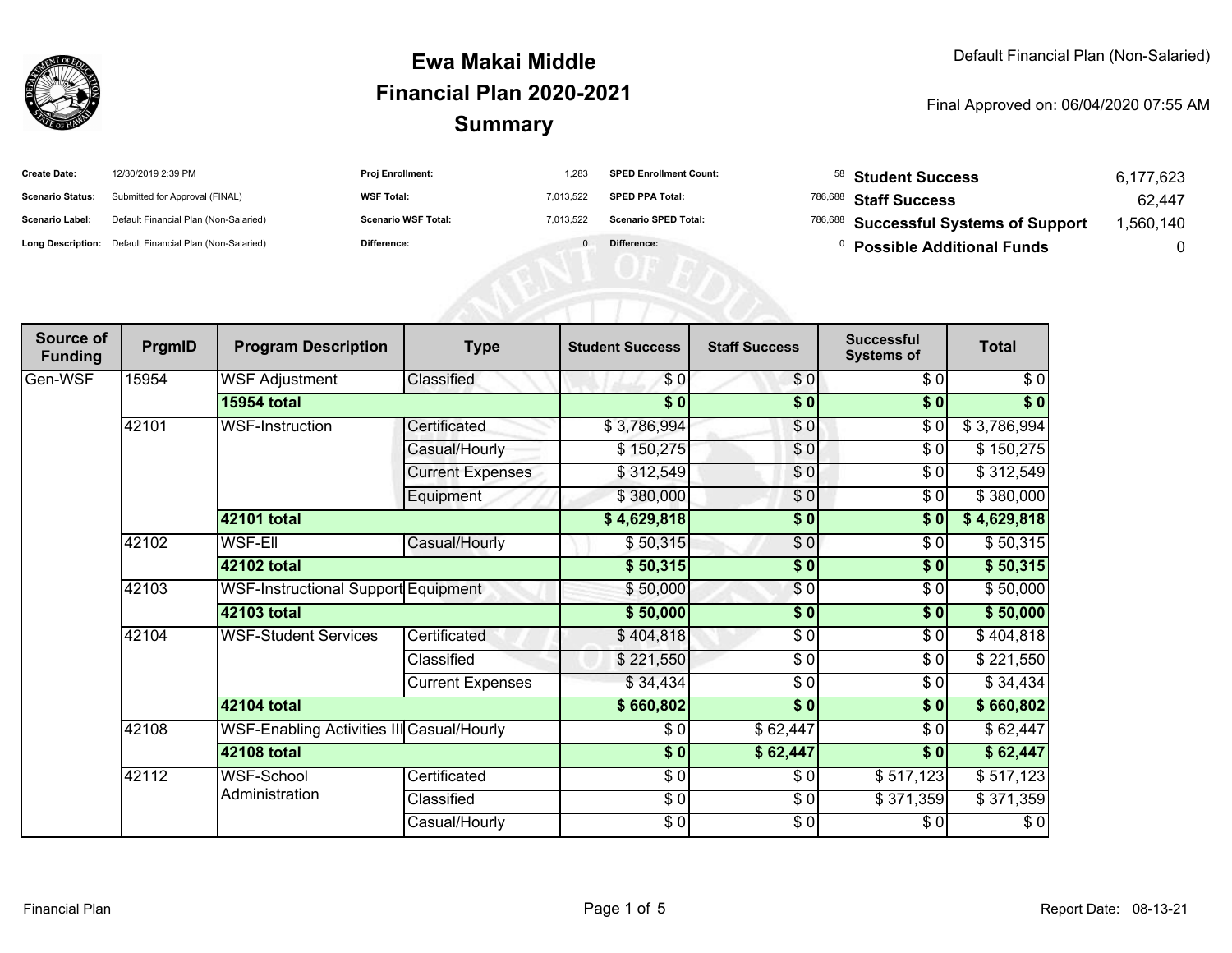

| Source of<br><b>Funding</b> | PrgmID           | <b>Program Description</b>                     | <b>Type</b>             | <b>Student Success</b> | <b>Staff Success</b>     | <b>Successful</b><br><b>Systems of</b> | <b>Total</b>     |
|-----------------------------|------------------|------------------------------------------------|-------------------------|------------------------|--------------------------|----------------------------------------|------------------|
| Gen-WSF                     | 42112            | <b>WSF-School</b><br>Administration            | <b>Current Expenses</b> | $\sqrt{6}$             | $\overline{\$0}$         | \$233,754                              | \$233,754        |
|                             |                  | <b>42112 total</b>                             |                         | $\overline{\$}0$       | $\overline{\textbf{50}}$ | \$1,122,236                            | \$1,122,236      |
|                             | 42113            | <b>WSF-School Facility</b><br><b>Services</b>  | Classified              | \$0                    | $\overline{\$0}$         | \$320,483                              | \$320,483        |
|                             |                  |                                                | Casual/Hourly           | $\sqrt{6}$             | $\overline{\$0}$         | \$37,421                               | \$37,421         |
|                             |                  |                                                | <b>Current Expenses</b> | $\overline{\$0}$       | $\overline{\$0}$         | \$80,000                               | \$80,000         |
|                             |                  |                                                | Equipment               | $\overline{\$0}$       | $\overline{\$0}$         | $\overline{\$0}$                       | $\overline{\$0}$ |
|                             |                  | 42113 total                                    |                         | $\overline{\$0}$       | $\overline{\$0}$         | \$437,904                              | \$437,904        |
|                             | Gen-WSF          |                                                |                         | \$5,390,935            | \$62,447                 | \$1,560,140                            | \$7,013,522      |
| Gen-SPED                    | 17101            | SPED Ppa - Instruction                         | Certificated            | \$914,102              | \$0                      | \$0                                    | \$914,102        |
|                             |                  |                                                | Classified              | \$241,038              | \$0                      | \$0                                    | \$241,038        |
|                             |                  |                                                | <b>Current Expenses</b> | $-$ \$ 368,452         | \$0                      | $\overline{\$0}$                       | $-$ \$368,452    |
|                             |                  | <b>17101 total</b>                             |                         | \$786,688              | $\overline{\textbf{50}}$ | $\overline{\textbf{S}^0}$              | \$786,688        |
|                             | 17131            | <b>Special Education in</b><br>Regular Schools | Certificated            | \$0                    | $\overline{\$0}$         | $\overline{\$0}$                       | $\overline{\$0}$ |
|                             |                  |                                                | Classified              | \$0                    | \$0                      | $\overline{\$0}$                       | $\overline{\$0}$ |
|                             |                  | <b>17131 total</b>                             |                         | $\overline{\bullet}$ 0 | $\overline{\$0}$         | $\overline{\$0}$                       | $\overline{\$0}$ |
|                             | Gen-SPED         |                                                |                         | \$786,688              | $\overline{\$0}$         | $\overline{\$0}$                       | \$786,688        |
| Gen-Categ                   | 12642            | Res for New Facilities -                       | <b>Current Expenses</b> | \$0                    | $\overline{\$0}$         | $\overline{\$0}$                       | $\overline{$}0$  |
|                             |                  | Reg Instr                                      | Equipment               | $\overline{\$0}$       | $\overline{\$0}$         | $\overline{\$0}$                       | $\overline{\$0}$ |
|                             |                  | <b>12642 total</b>                             |                         | $\overline{\$0}$       | $\overline{\$0}$         | $\overline{\$0}$                       | $\overline{\$0}$ |
|                             | 45005            | <b>Reach Program</b>                           | <b>Current Expenses</b> | \$0                    | $\overline{\$0}$         | $\overline{\$0}$                       | $\overline{\$0}$ |
|                             |                  |                                                | Equipment               | $\overline{\$0}$       | $\overline{\$0}$         | $\overline{\$0}$                       | $\overline{\$0}$ |
|                             |                  | <b>45005 total</b>                             |                         | $\overline{\$0}$       | $\overline{\$0}$         | $\overline{\$0}$                       | $\overline{\$0}$ |
|                             | <b>Gen-Categ</b> |                                                |                         | $\overline{\bullet}$   | $\overline{\$0}$         | $\overline{\$0}$                       | $\overline{\$0}$ |
| Federal                     | 13025            | Middle School Uplink-DHS Casual/Hourly         |                         | $\overline{\$0}$       | $\overline{\$0}$         | $\overline{\$0}$                       | $\overline{\$0}$ |
|                             |                  | <b>FY19</b>                                    | <b>Current Expenses</b> | $\overline{\$0}$       | $\overline{\$0}$         | $\overline{\$0}$                       | $\overline{\$0}$ |
|                             |                  | <b>13025 total</b>                             |                         | $\overline{\$0}$       | $\overline{\$0}$         | $\sqrt{ }$                             | $\sqrt{6}$       |
|                             | 18085            | Essa Title III Language<br>Instruction         | Casual/Hourly           | $\overline{\$0}$       | $\overline{\$0}$         | $\overline{\$0}$                       | $\overline{\$0}$ |
|                             |                  | <b>18085 total</b>                             |                         | $\sqrt{6}$             | $\sqrt{6}$               | $\sqrt{6}$                             | $\overline{\$0}$ |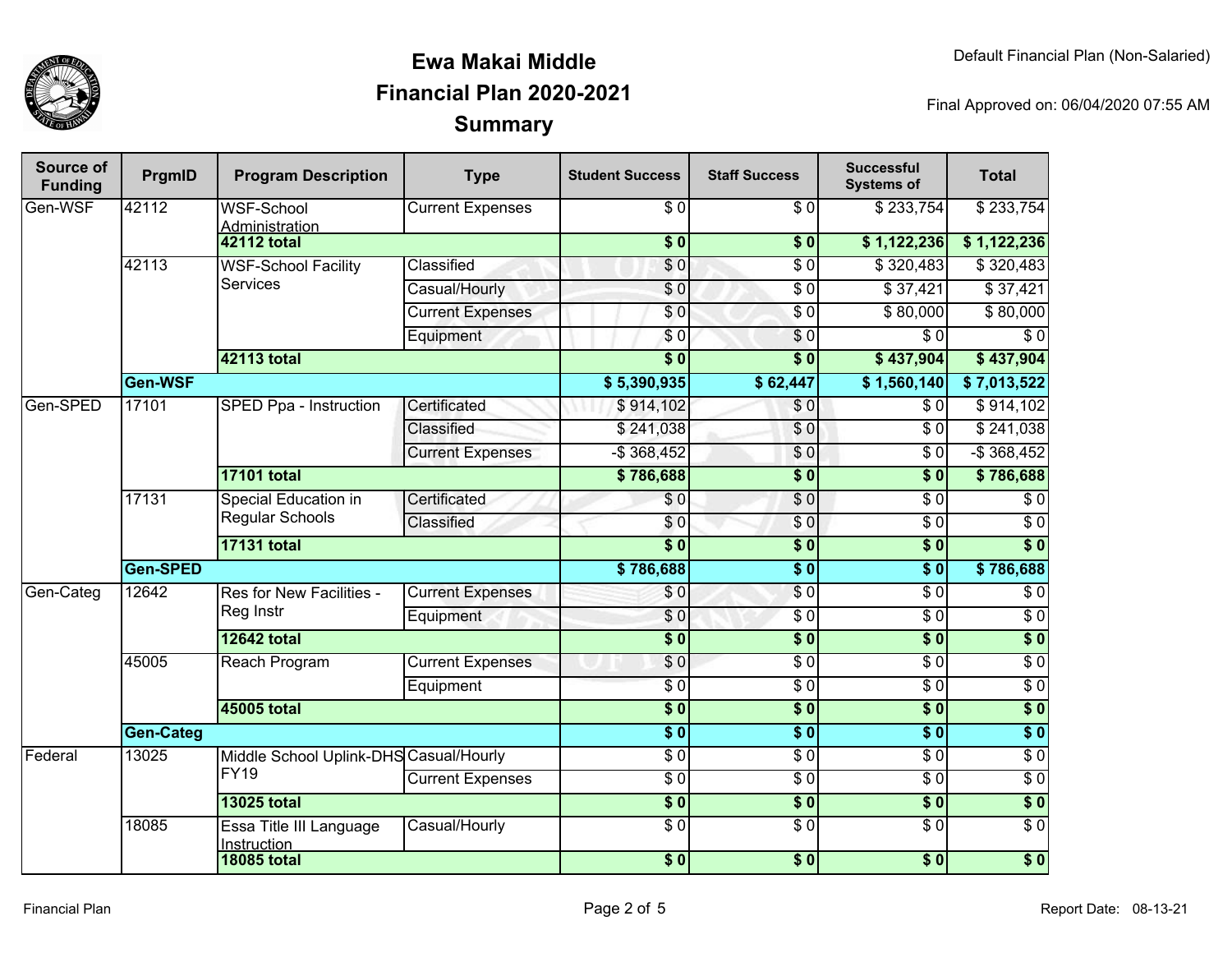

| Source of<br><b>Funding</b> | PrgmID          | <b>Program Description</b>                           | <b>Type</b>             | <b>Student Success</b>   | <b>Staff Success</b>        | <b>Successful</b><br><b>Systems of</b> | <b>Total</b>     |
|-----------------------------|-----------------|------------------------------------------------------|-------------------------|--------------------------|-----------------------------|----------------------------------------|------------------|
| Federal                     | 19978           | <b>Impact Aid-WSF</b>                                | <b>Current Expenses</b> | $\overline{\$0}$         | $\overline{S}$ <sub>0</sub> | $\sqrt{6}$                             | $\sqrt{6}$       |
|                             |                 | <b>19978 total</b>                                   |                         | $\overline{\$0}$         | $\overline{\$0}$            | $\overline{\$0}$                       | $\overline{\$0}$ |
|                             | 20657           | Essa Title IIa Targeted<br>Prof Dev                  | Casual/Hourly           | $\overline{\$0}$         | $\overline{50}$             | $\overline{30}$                        | $\overline{\$0}$ |
|                             |                 | <b>20657 total</b>                                   |                         | $\overline{\textbf{50}}$ | \$0                         | $\overline{\$0}$                       | \$0              |
|                             | 20696           | Essa Title IIa Assist Nhqt<br>to Hat                 | <b>Current Expenses</b> | $\overline{\$0}$         | $\overline{\$0}$            | $\overline{\$0}$                       | $\overline{\$0}$ |
|                             |                 | <b>20696 total</b>                                   |                         | $\overline{\$0}$         | $\overline{\$0}$            | $\overline{\$0}$                       | \$0              |
|                             | 20697           | Essa Title IIa Prof Dev                              | Casual/Hourly           | \$0                      | \$0                         | $\sqrt{6}$                             | $\sqrt{6}$       |
|                             |                 | <b>20697 total</b>                                   |                         | $\overline{\$0}$         | $\overline{\$0}$            | $\overline{\$0}$                       | $\overline{\$0}$ |
|                             | 35913           | Sch Prgm Food Services                               | Classified              | $\sqrt{6}$               | \$0                         | $\sqrt{6}$                             | $\sqrt{6}$       |
|                             |                 |                                                      | Casual/Hourly           | \$0                      | \$0                         | $\overline{60}$                        | $\overline{50}$  |
|                             |                 | 35913 total                                          |                         | $\overline{\$0}$         | $\overline{\$0}$            | $\overline{\$0}$                       | \$0              |
|                             | 52001           | <b>ESEA Title I-Homeless</b><br>Children             | <b>Current Expenses</b> | \$0                      | \$0                         | $\overline{60}$                        | $\overline{60}$  |
|                             |                 | <b>52001 total</b>                                   |                         | $\overline{\$0}$         | $\overline{\$0}$            | $\overline{\$0}$                       | $\overline{\$0}$ |
|                             | Federal         |                                                      |                         | $\overline{\$0}$         | $\overline{\$0}$            | $\overline{\$0}$                       | $\overline{\$0}$ |
| Gen-Cent                    | 35163           | Food Services-General                                | Classified              | $\sqrt{6}$               | $\overline{S}0$             | $\overline{30}$                        | $\overline{60}$  |
|                             |                 | Fund                                                 | Casual/Hourly           | \$0                      | $\sqrt{6}$                  | \$0                                    | $\overline{\$0}$ |
|                             |                 | 35163 total                                          |                         | $\overline{\$0}$         | $\overline{\$0}$            | $\overline{\$0}$                       | $\overline{\$0}$ |
|                             | <b>Gen-Cent</b> |                                                      |                         | $\overline{\$0}$         | $\overline{\$0}$            | $\overline{\$0}$                       | $\overline{\$0}$ |
| Special                     | 19062           | <b>DOD-Fed Connected</b><br><b>Student Incentive</b> | <b>Current Expenses</b> | \$0                      | $\overline{S}0$             | $\overline{30}$                        | $\overline{60}$  |
|                             |                 | <b>19062 total</b>                                   |                         | $\overline{\$0}$         | \$0                         | \$0                                    | $\overline{\$0}$ |
|                             | 35304           | Food Services-Special<br>Fund                        | <b>Current Expenses</b> | $\overline{\$0}$         | $\overline{\$0}$            | $\overline{\$0}$                       | $\overline{\$0}$ |
|                             |                 | 35304 total                                          |                         | $\sqrt{6}$               | \$0                         | \$0                                    | \$0              |
|                             | 37307           | Use of School Facilities -<br>School                 | <b>Current Expenses</b> | $\overline{S}0$          | $\overline{S}0$             | $\overline{60}$                        | $\overline{60}$  |
|                             |                 | 37307 total                                          |                         | $\overline{\$0}$         | $\overline{\$0}$            | $\overline{\$0}$                       | $\overline{\$0}$ |
|                             | <b>Special</b>  |                                                      |                         | $\overline{\$0}$         | $\overline{\$0}$            | $\overline{\$0}$                       | $\overline{\$0}$ |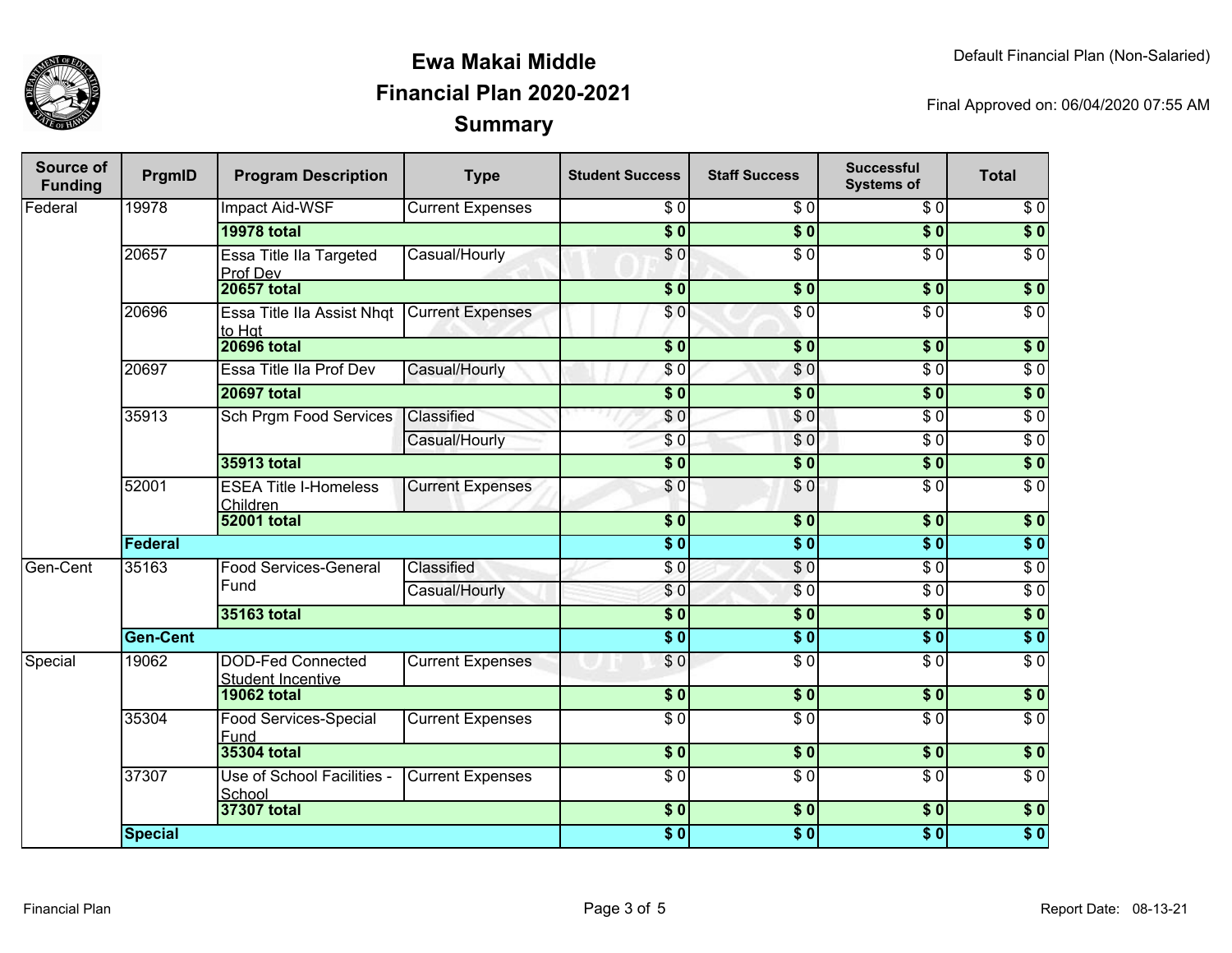

| <b>Source of</b><br><b>Funding</b> | PrgmID       | <b>Program Description</b>                                 | <b>Type</b>             | <b>Student Success</b>     | <b>Staff Success</b>     | <b>Successful</b><br><b>Systems of</b> | <b>Total</b>     |                  |
|------------------------------------|--------------|------------------------------------------------------------|-------------------------|----------------------------|--------------------------|----------------------------------------|------------------|------------------|
| Trust                              | 16002        | Kokua Hawaii Foundation Current Expenses<br>Pono Ponics    |                         | \$0                        | \$0                      | \$0                                    | \$0              |                  |
|                                    |              | <b>16002 total</b>                                         |                         | \$0]                       | \$0                      | \$0                                    | $\sqrt{ }$       |                  |
|                                    | 16003        | Kokua Hawaii Foundation Current Expenses<br>Farm to School |                         | \$0                        | $\overline{\$0}$         | \$0                                    | $\overline{\$0}$ |                  |
|                                    |              | <b>16003 total</b>                                         |                         | $\overline{\$0}$           | $\frac{1}{2}$            | \$0                                    | $\overline{\$}0$ |                  |
|                                    | 16012        | Amle Collaboration Mini-<br>Grantâ <sup>a</sup>            | <b>Current Expenses</b> | $\frac{6}{3}$              | $\frac{1}{\epsilon}$     | $\sqrt{6}$                             | $\sqrt{6}$       |                  |
|                                    |              | <b>16012 total</b>                                         |                         | $\overline{\$0}$           | $\sqrt{50}$              | $\overline{\$0}$                       | $\overline{\$}0$ |                  |
|                                    | 16886        | Hsfcu - Investing in<br><b>Education Grant</b>             | <b>Current Expenses</b> | \$0                        | \$0                      | $\sqrt{6}$                             | $\overline{\$0}$ |                  |
|                                    |              | <b>16886 total</b>                                         |                         | $\overline{\phantom{0}30}$ | $\overline{\$0}$         | $\overline{\$0}$                       | $\sqrt{ }$       |                  |
|                                    | 17831        | Lowe's - Toolbox for<br>Education                          | <b>Current Expenses</b> | \$0                        | \$0                      | \$0                                    | $\sqrt{6}$       |                  |
|                                    |              | <b>17831 total</b>                                         |                         | \$0                        | \$0                      | \$0                                    | \$0              |                  |
|                                    | 17977        |                                                            | Hcf - Pillars of Peace  | Casual/Hourly              | $\overline{\frac{3}{2}}$ | $\overline{\$0}$                       | $\sqrt{6}$       | $\overline{\$0}$ |
|                                    |              | Hawaii Fund Grant                                          | <b>Current Expenses</b> | \$0                        | \$0                      | $\sqrt{6}$                             | $\sqrt{6}$       |                  |
|                                    |              | <b>17977 total</b>                                         |                         | $\frac{1}{2}$              | $\frac{1}{2}$            | $\frac{1}{2}$                          | $\sqrt{6}$       |                  |
|                                    | 17991        | Hcf - Connecting for<br><b>Success Grant 2013</b>          | <b>Current Expenses</b> | \$0                        | \$0                      | \$0                                    | $\sqrt{6}$       |                  |
|                                    |              | <b>17991 total</b>                                         |                         | \$0                        | $\overline{\$0}$         | $\overline{\$0}$                       | $\sqrt{50}$      |                  |
|                                    | <b>Trust</b> |                                                            |                         | $\overline{\$0}$           | $\overline{\$0}$         | $\overline{\$0}$                       | $\overline{\$0}$ |                  |
| <b>Grand Total</b>                 |              |                                                            |                         | \$6,177,623                | \$62,447                 | \$1,560,140                            | \$7,800,210      |                  |